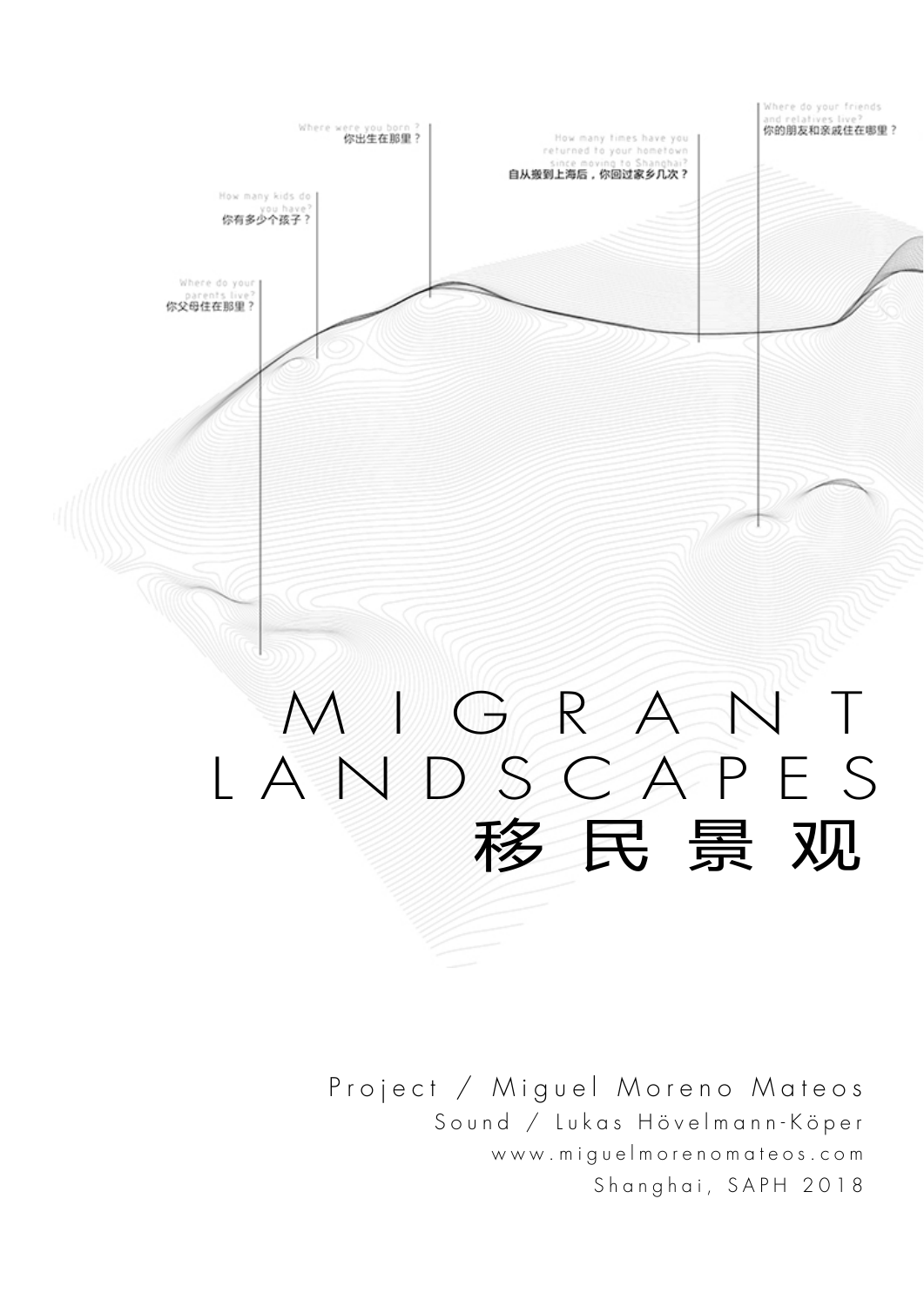

This work is an Art experiment, which try to translate real lives into something that we all can understand and feel. Social problems are generally treated and felt as something that is happening to someone else, not us; just news that come and go. China is facing a huge problem of population and internal migration. Even though the government is implementing different proposals to control birth rate and migrations, natural flows of people are arising every year, and are forcing China to challenge new conflicts.

I wanted to talk about social reality of people who is investing their present to have a better future. It is a big international problem that emerged in china longer than a decade ago, but after a deep research on this topic I understood that this social complicated situations have real persons behind, whose lives are my real point of interest. This scientific point of view wanted me to tackle the topic from the big data to the particular, but I decided to go deep into single lives to have the real approach and know the causes of this huge human migrations.

The first thing I had to face was the crucial need to clear all my occidental pre-thoughts, so I could tackle my project with clear mind and no misconceptions. That never happened and I only could see how reality was little by little eroding all this occidental pre-thoughts, giving me a new perspective and an open meaning about Chinese culture.

After understanding the process of migration form rural china to Shanghai I realized that many people arrive to this city with barely anything, so for them, the fastest ways to make money is to recycle paper and plastic from the trash. I decided to work with the collective that is working with paper as my work is related to sustainable concepts.

I conducted three interviews to three random people I met on the streets looking for paper to recycle. For this work Tiffany Fung helped me to translate the 20 questions interview and also to translate the answers we got. For this process I offered 100 Yuan to every person interviewed.

For the methodology in the questionnaire I decided to make questions about geographical information but also numeric information, so I could translate this data into geo-located layout.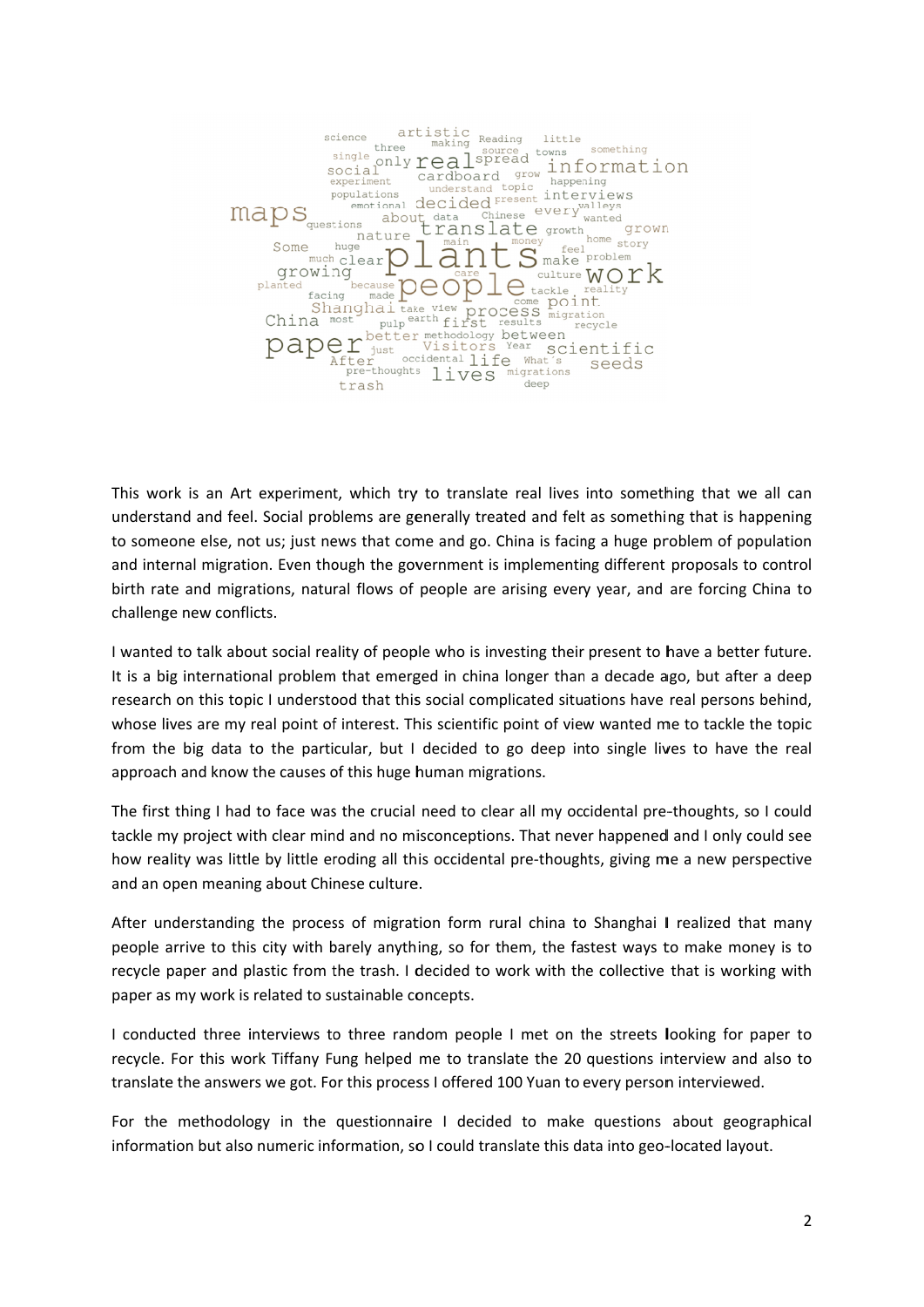The process of integrating objective date into a subjective proposal is a source of inspiration itself, becoming one of the main topics of this work. What is the roll of art and science in transmitting information? Where are the boundaries between scientific and artistic? What´s acceptable as a scientific result and what´s is not? Is it fair to use science as an artistic methodology?

I use my scientific background as the source and the basis to sustain and justify my artistic decisions.

Maps are the most important and the maybe the most spread non anthropocentric point of view of our existence. We are not part of that stable and permanent world described in the maps. They are only the culture where humans can grow and develop. Landmarks and landscapes are the environment where we try to survive. Reading a map is reading the story of the earth, how water and populations grow and spread throughout the earth. There is a story in every map and we have to learn the language to understand what is written.

I use the maps as the book and library where I can tell the stories of these people.

Whit the information I got from the interviews, I generated an emotional map of these singular lives. These maps have a totally unreal 3D topography that can be read in terms of geography, where mountains, valleys and rivers are emotional features that were caught in the interviews. You can see Shanghai and their home towns; you can see their parents if they are alive, close to them or if they are dead. You can see if friends live far from them or if they come back for New Year. You can see how much money the get from the cardboard or where do they sell the paper. All this information is hidden into the contour lines, valleys and creeks in the map.

As my subject of study are the people who is collecting cardboard from the trash I decided to do so and collect the materials from the trash to make my own paper. I made new pulp from old used cardboard and using ancient Chinese paper making technics I made 16 new paper sheets.

As a matter of principle sustainability is always present in my work. I feel the responsibility of making art pieces that has ephemeral life and don't last long in nature. The maps are only the first step of this process where nature should be the main actor. The maps become the nutrient and the food for the seeds embedded in the pulp as a memory of the farms that these people were caring in their home towns. Paper is the nexus between shanghai for plants and people and are the metaphor of taking root and spread. By watering the maps the real piece of art starts and nature can do his job dissolving my work and returning to the soil what I borrowed.

For this project I counted with the collaboration of Lukas Hövelmann‐Köper, German composer based in Berlin (http://hoevelmann‐koeper.com). Using the 3d model to extract the topography of the emotional maps he could make his own interpretation of this project through music, creating an infinite piece that always sounds different, self‐generated when the triggers follow the contour lines of the model. Every piece would sound different according with the specific life we are talking about. At the same time a video of this interaction is permanently showing the path of the music and the meaning of each new sound.